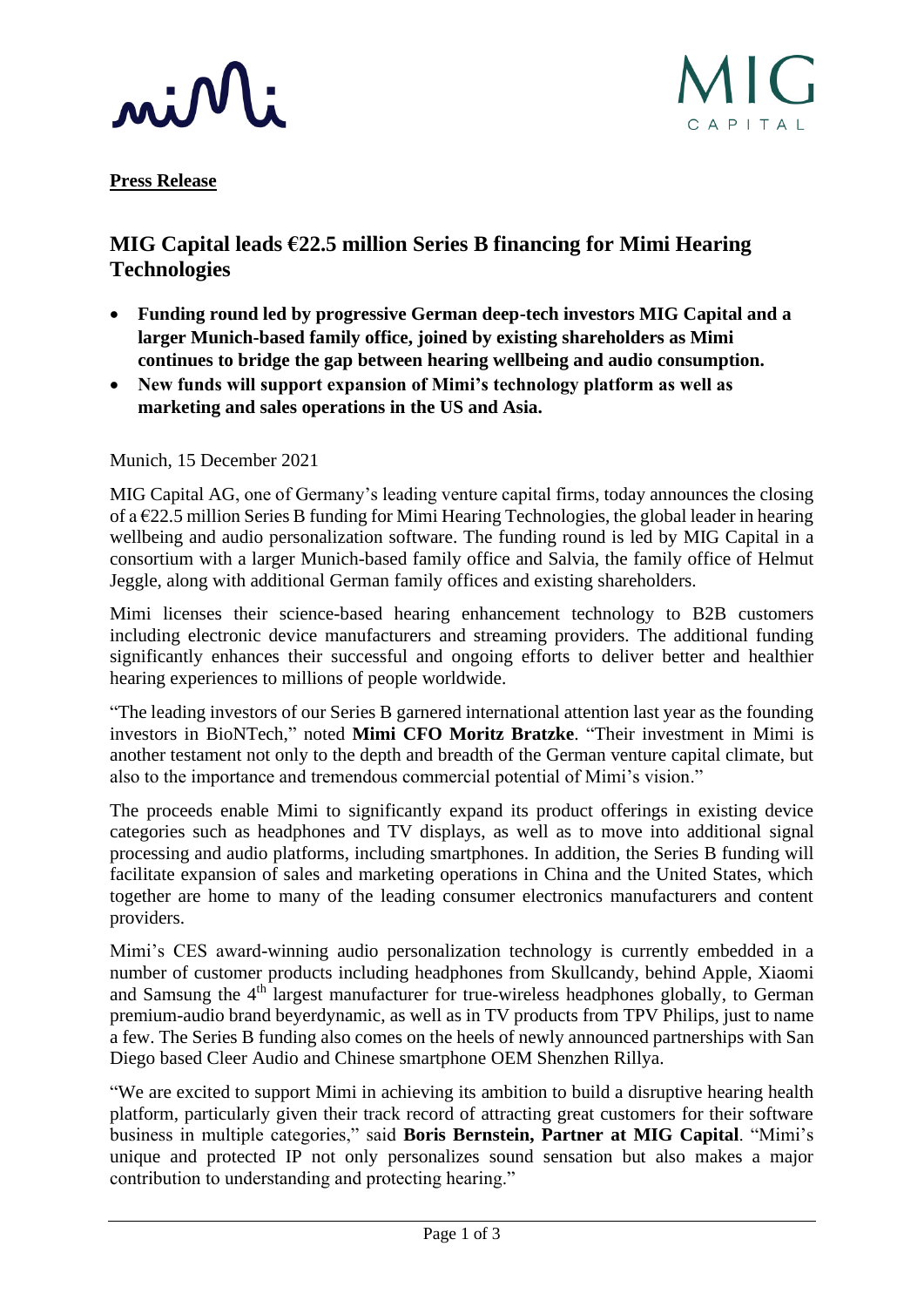# minli



"As former board member of Sivantos (ex Siemens Audiology Solutions), I gained appreciation for the huge need in the audiology space and thus the demand for innovative products," added **Helmut Jeggle, founder and Managing Partner at Salvia**. "Mimi's technology and expansion plans have positioned the company to become an international standard-bearer for the hearing wellbeing and sound personalization, and we are excited to help them achieve that vision"

#### About Mimi Hearing Technologies

Founded in 2014 in Berlin by Philipp Skribanowitz (CEO) and Dr. Nicholas Clark (Chief Scientist), Mimi Hearing Technologies is a world-leading software provider of digital hearing. It develops digital hearing tests and hearing-ability based sound personalization technology. Mimi's in-house team of hearing scientists developed its biologically inspired and proprietary audio processing technology, that learns how well a user hears, in order to optimize their listening experience. Backed by years of scientific research and a global IP portfolio with +75 patents and a database of  $\sim$ 2 million hearing tests, Mimi aims to give users the best possible listening experience by tailoring audio signals across any electronic audio devices to the user's individual hearing ability.

Mimi is easily integrated into consumer electronics devices, such as headphones, smartphones, TVs, in-flight entertainment systems and a range of systems and platforms. The company licenses its platform-agnostic software solutions to manufacturers of consumer tech devices, streaming providers and hearing aid companies. It has recently won customers from Europe, the U.S. and Asia including Skullcandy, Philips and Loewe. Mimi's ultimate mission is to create a world where hearing is no longer a barrier to interaction and enjoyment. The company's website can be found at [mimi.io.](https://mimi.io/)

#### About MIG Capital AG

MIG Capital AG (formerly MIG Verwaltungs AG) is one of the leading German VC investors. MIG invests through the MIG Fonds in young deep tech and life sciences companies in German- speaking Europe and beyond. The company has so far invested over  $\epsilon$ 600 million in over 40 companies. MIG's portfolio companies develop innovations in areas such as biopharmaceuticals, artificial intelligence / machine learning, quantum technologies, digitization / IoT, precision medicine and digital health. The MIG investment portfolio currently comprises 29 companies.

MIG's investment team consists of a committed group of experts of engineers, biologists, scientists and investors who use analytical and creative processes to evaluate the risks and opportunities of business models and technologies. Their reputation, experience and network provide excellent access to companies, institutions and decision-makers in order to support the growth of their portfolio companies.

In recent years, MIG AG has successfully sold its portfolio companies SuppreMol (to Baxter in 2015), sunhill technologies (to Volkswagen in 2015), Ganymed (to Astellas in 2016) and Siltectra (to Infineon in 2018), and led BRAIN (in 2017), NFON (in 2018), BioNTech (in 2019) and Immatics (in 2020) to listings on stock exchanges.

For further information, please visit: [www.mig.ag,](https://www.mig.ag/en/) [www.mig-fonds.de](https://www.mig-fonds.de/home.html)